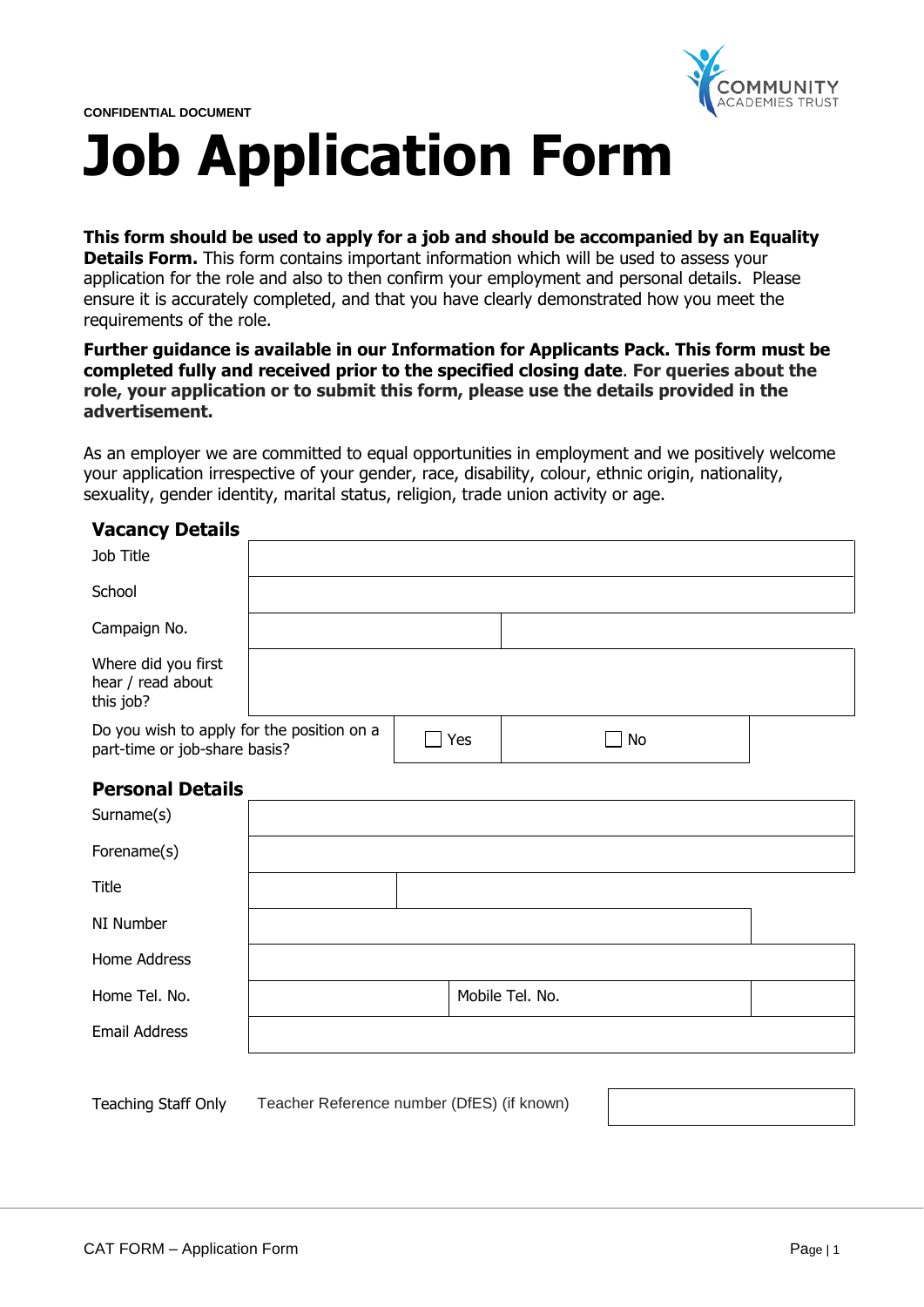

# **Employment History**

Provide details of your employment history, starting with your most recent / current employer and working back. Please account for any gaps. Continue on a separate sheet if necessary.

| Employer                                                                    |                 |
|-----------------------------------------------------------------------------|-----------------|
| Job Title                                                                   |                 |
| <b>Start Date</b>                                                           | <b>End Date</b> |
| Reason for Leaving                                                          |                 |
| Address of employer<br>/ brief details of<br>duties and<br>responsibilities |                 |
| Employer                                                                    |                 |
| Job Title                                                                   |                 |
| <b>Start Date</b>                                                           | End Date        |
| Reason for Leaving                                                          |                 |
| Address of employer<br>/ brief details of<br>duties and<br>responsibilities |                 |
| Employer                                                                    |                 |
| Job Title                                                                   |                 |
| <b>Start Date</b>                                                           | End Date        |
| Reason for Leaving                                                          |                 |
| Address of employer<br>/ brief details of<br>duties and<br>responsibilities |                 |
| Employer                                                                    |                 |
| Job Title                                                                   |                 |
| <b>Start Date</b>                                                           | End Date        |
| Reason for Leaving                                                          |                 |
| Address of employer<br>/ brief details of<br>duties and<br>responsibilities |                 |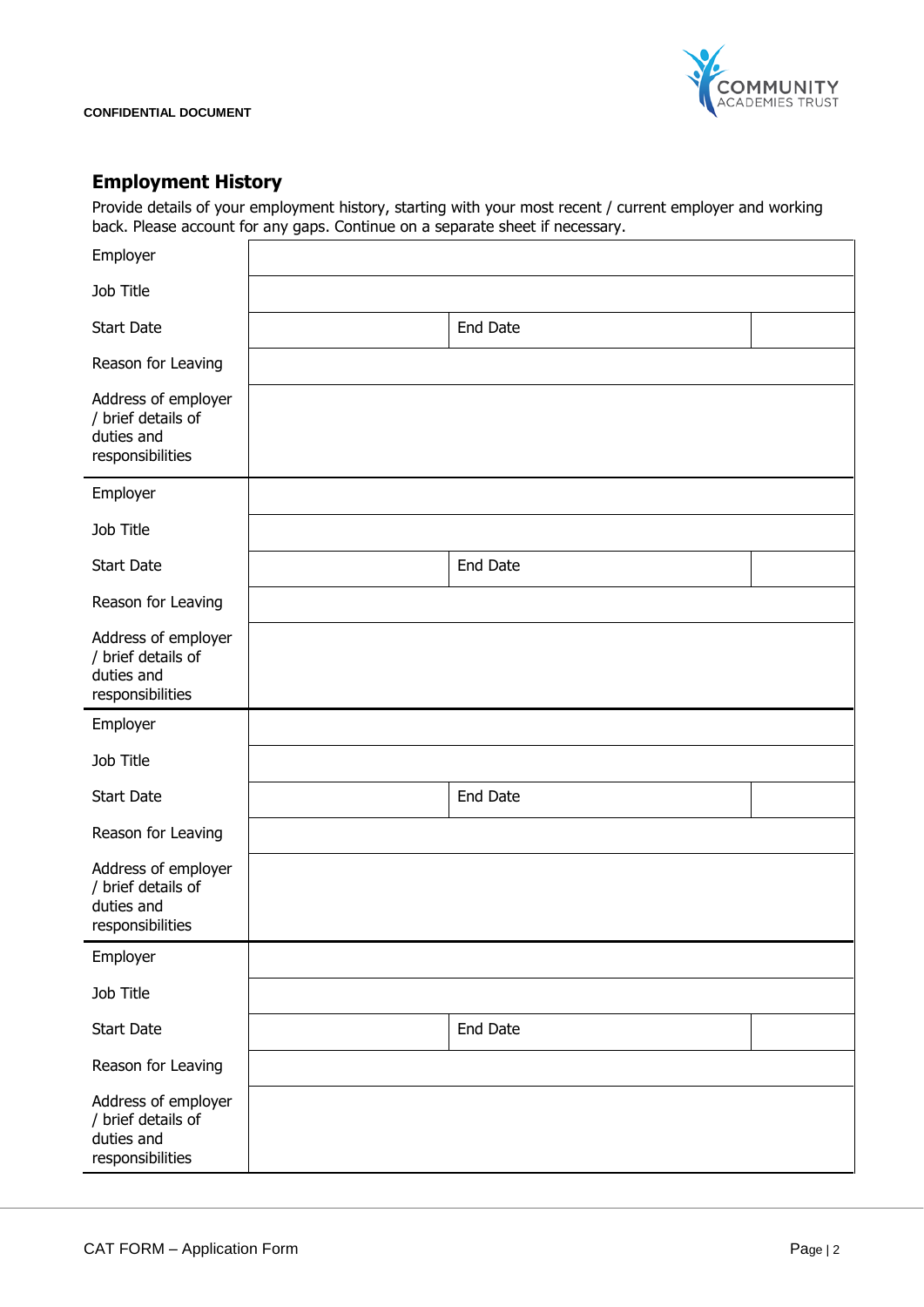

# **Education**

Provide details of your education history, starting with your most recent / current experience and working back. Please account for any gaps. Continue on a separate sheet if necessary.

| Establishment                   |          |  |
|---------------------------------|----------|--|
| <b>Start Date</b>               | End Date |  |
| Education Type (e.g.<br>Degree) |          |  |
| Establishment                   |          |  |
| <b>Start Date</b>               | End Date |  |
| Education Type (e.g.<br>Degree) |          |  |
| Establishment                   |          |  |
| <b>Start Date</b>               | End Date |  |
| Education Type (e.g.<br>Degree) |          |  |
| Establishment                   |          |  |
| <b>Start Date</b>               | End Date |  |
| Education Type (e.g.<br>Degree) |          |  |

# **Qualifications / Training**

Provide details of your qualifications which are relevant to the job. Continue on a separate sheet if necessary.

| Type / Level | Subject | Date Obtained | Result |
|--------------|---------|---------------|--------|
|              |         |               |        |
|              |         |               |        |
|              |         |               |        |
|              |         |               |        |
|              |         |               |        |
|              |         |               |        |
|              |         |               |        |
|              |         |               |        |
|              |         |               |        |
|              |         |               |        |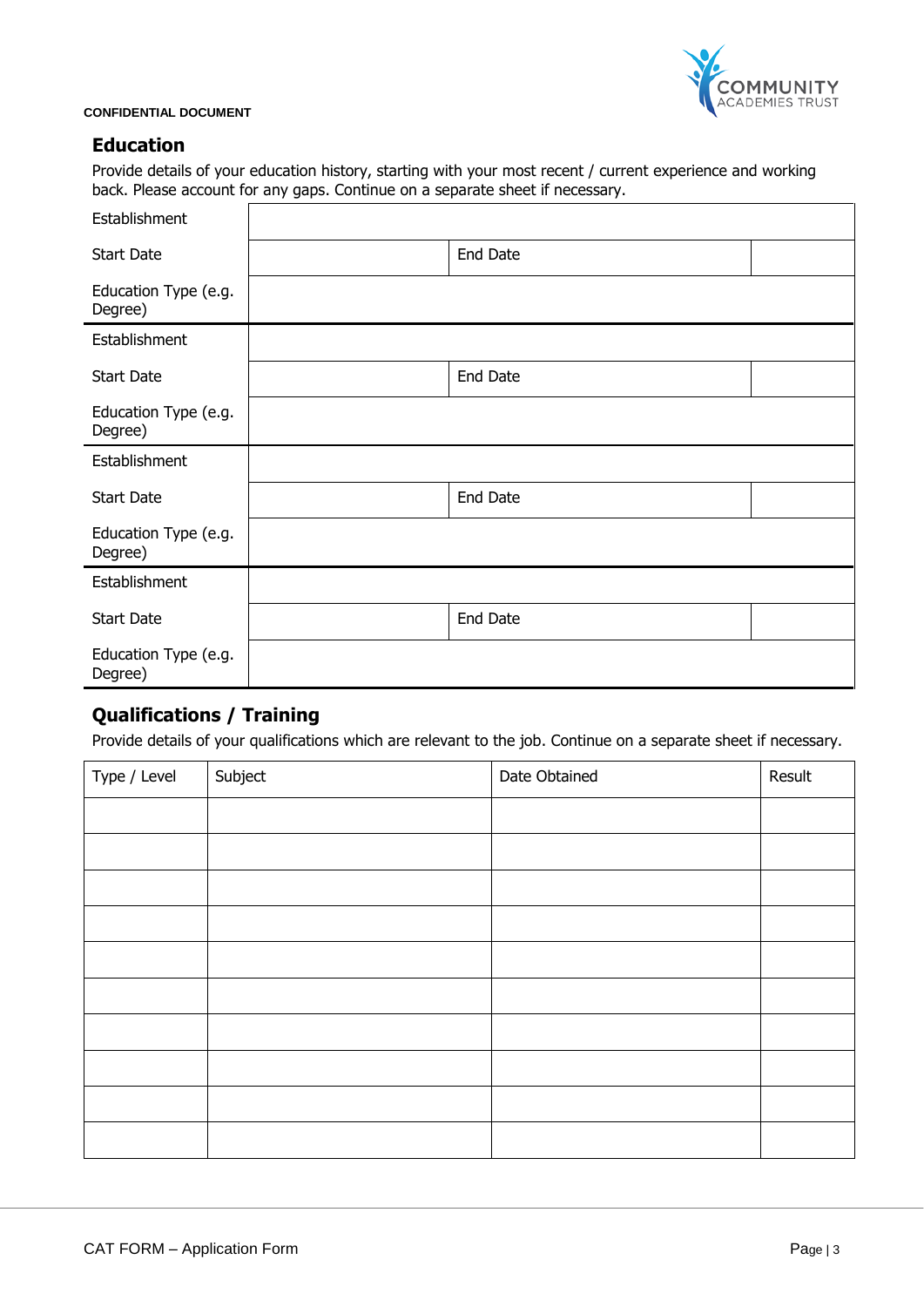

## **References**

Please give details of two referees, one of which must be your current or most recent employer and the second either an employment or educational reference.

We will seek references when you accept a provisional job offer except in instances where the role involved children or vulnerable adults where we will seek references prior to interview.

| Surname(s)                                                   |  |  |     |           |
|--------------------------------------------------------------|--|--|-----|-----------|
| Forename(s)                                                  |  |  |     |           |
| Title                                                        |  |  |     |           |
| Job Title                                                    |  |  |     |           |
| Address                                                      |  |  |     |           |
| Telephone No.                                                |  |  |     |           |
| Relationship to you                                          |  |  |     |           |
| <b>Email Address</b>                                         |  |  |     |           |
| Can we seek this reference without further consent from you? |  |  | Yes | <b>No</b> |
| Surname(s)                                                   |  |  |     |           |
| Forename(s)                                                  |  |  |     |           |
| Title                                                        |  |  |     |           |
| Job Title                                                    |  |  |     |           |
| Address                                                      |  |  |     |           |
| Telephone No.                                                |  |  |     |           |
| Relationship to you                                          |  |  |     |           |
| <b>Email Address</b>                                         |  |  |     |           |
| Can we seek this reference without further consent from you? |  |  | Yes | No        |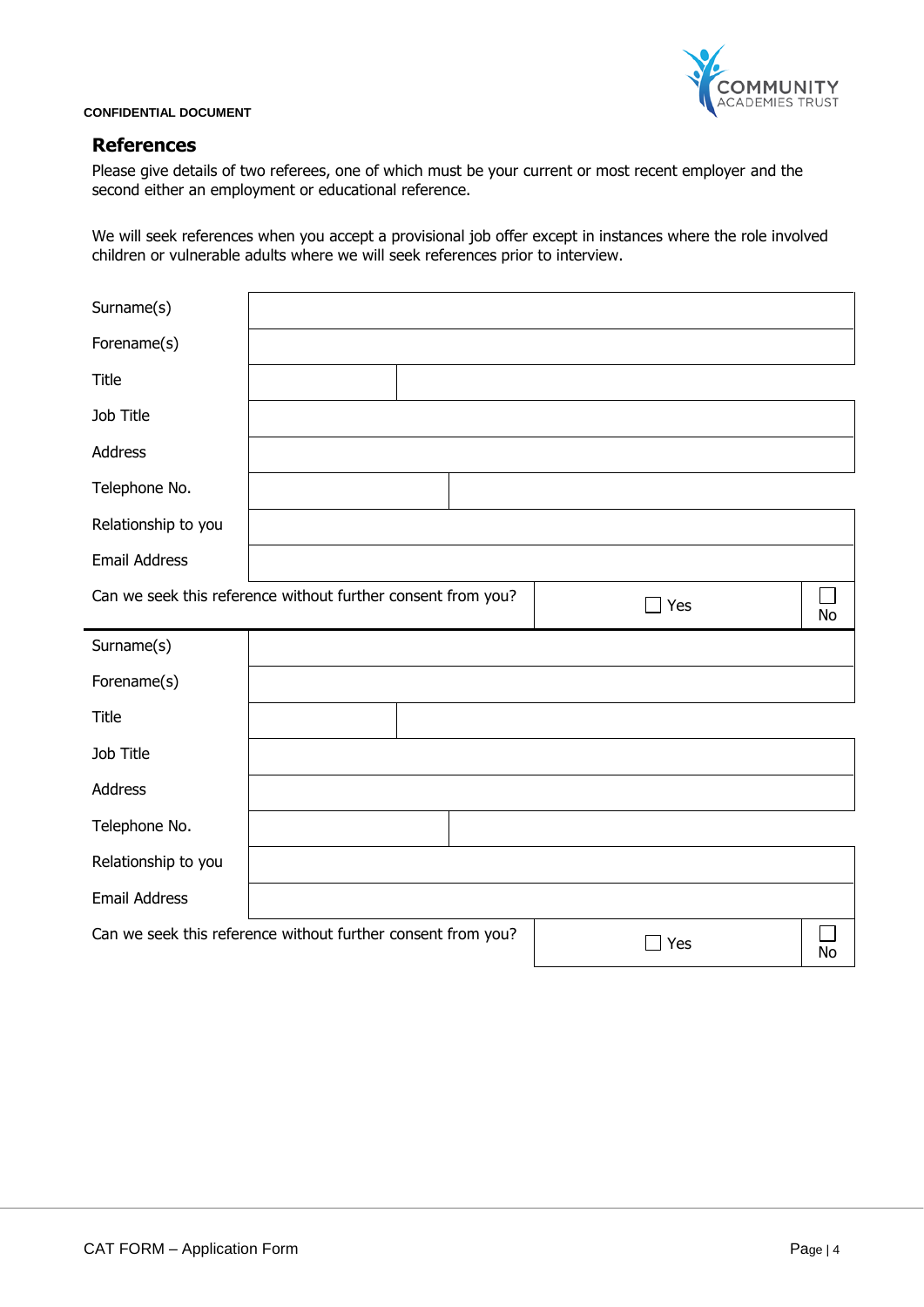

# **Application Questions**

Provide any additional information or comments you wish to bring to the attention of the selection panel. In this section you must ensure you demonstrate fully how you meet each of the criteria set out in the person specification of the post you are applying for including any experience, skills and abilities that you have gained, both in work and outside paid work such as voluntary / community work. You may find it helpful to address each of the criteria in turn. Continue on a separate sheet if necessary.